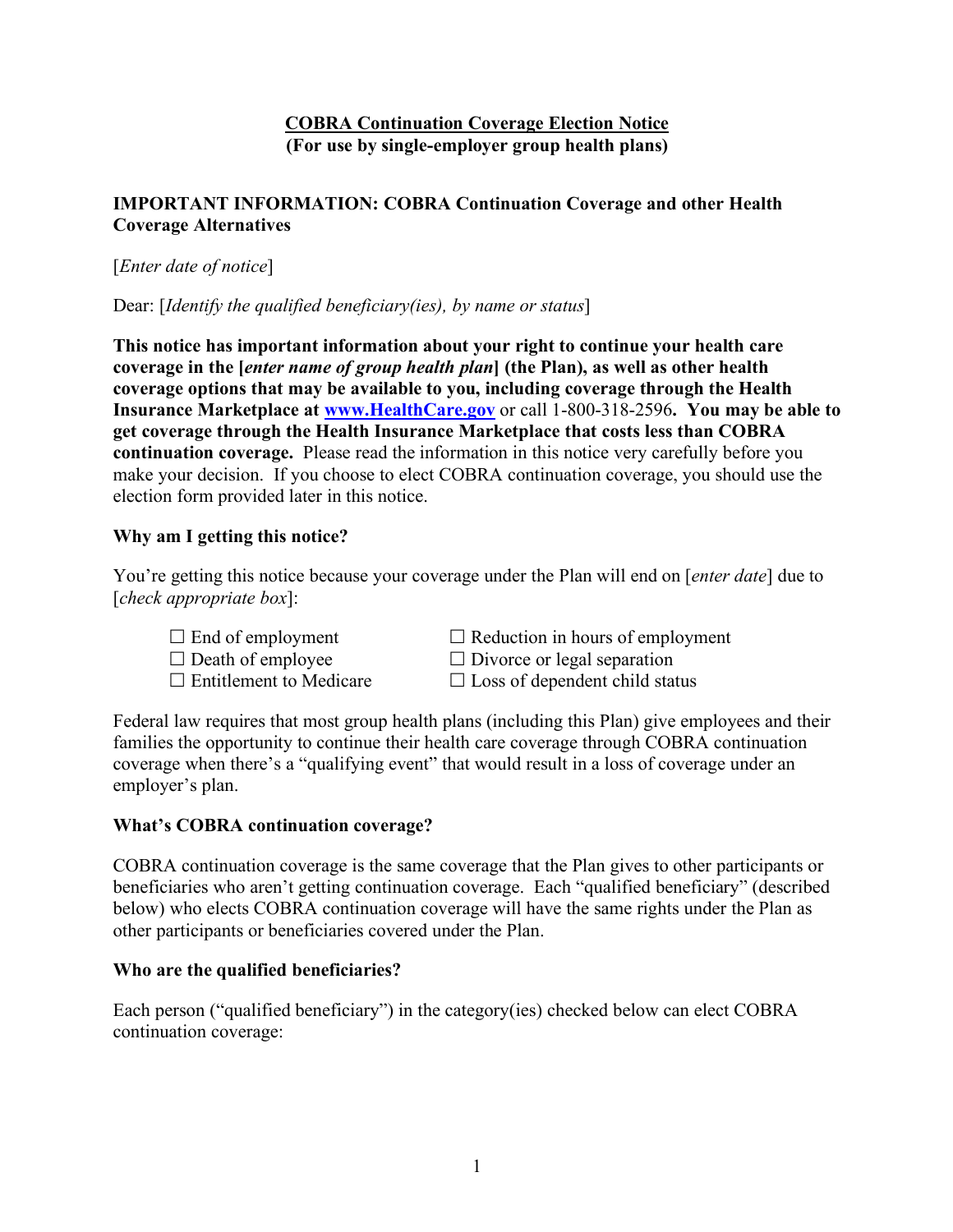- $\square$  Employee or former employee
- $\square$  Spouse or former spouse
- $\square$  Dependent child(ren) covered under the Plan on the day before the event that caused the loss of coverage
- $\square$  Child who is losing coverage under the Plan because he or she is no longer a dependent under the Plan

### **Are there other coverage options besides COBRA Continuation Coverage?**

Yes. Instead of enrolling in COBRA continuation coverage, there may be other more affordable coverage options for you and your family through the Health Insurance Marketplace, Medicaid, Medicare, or other group health plan coverage options (such as a spouse's plan) through what is called a "special enrollment period." Some of these options may cost less than COBRA continuation coverage.

You should compare your other coverage options with COBRA continuation coverage and choose the coverage that is best for you. For example, if you move to other coverage you may pay more out of pocket than you would under COBRA because the new coverage may impose a new deductible.

When you lose job-based health coverage, it's important that you choose carefully between COBRA continuation coverage and other coverage options, because once you've made your choice, it can be difficult or impossible to switch to another coverage option.

### **If I elect COBRA continuation coverage, when will my coverage begin and how long will the coverage last?**

If elected, COBRA continuation coverage will begin on [*enter date*] and can last until [*enter date*]*.*

[*Add, if appropriate:* You may elect any of the following options for COBRA continuation coverage: [*list available coverage options*].

Continuation coverage may end before the date noted above in certain circumstances, like failure to pay premiums, fraud, or the individual becomes covered under another group health plan.

# **Can I extend the length of COBRA continuation coverage?**

If you elect continuation coverage, you may be able to extend the length of continuation coverage if a qualified beneficiary is disabled, or if a second qualifying event occurs. You must notify [*enter name of party responsible for COBRA administration*] of a disability or a second qualifying event within a certain time period to extend the period of continuation coverage. If you don't provide notice of a disability or second qualifying event within the required time period, it will affect your right to extend the period of continuation coverage.

For more information about extending the length of COBRA continuation coverage visit https://www.dol.gov/sites/dolgov/files/EBSA/about-ebsa/our-activities/resourcecenter/publications/an-employees-guide-to-health-benefits-under-cobra.pdf.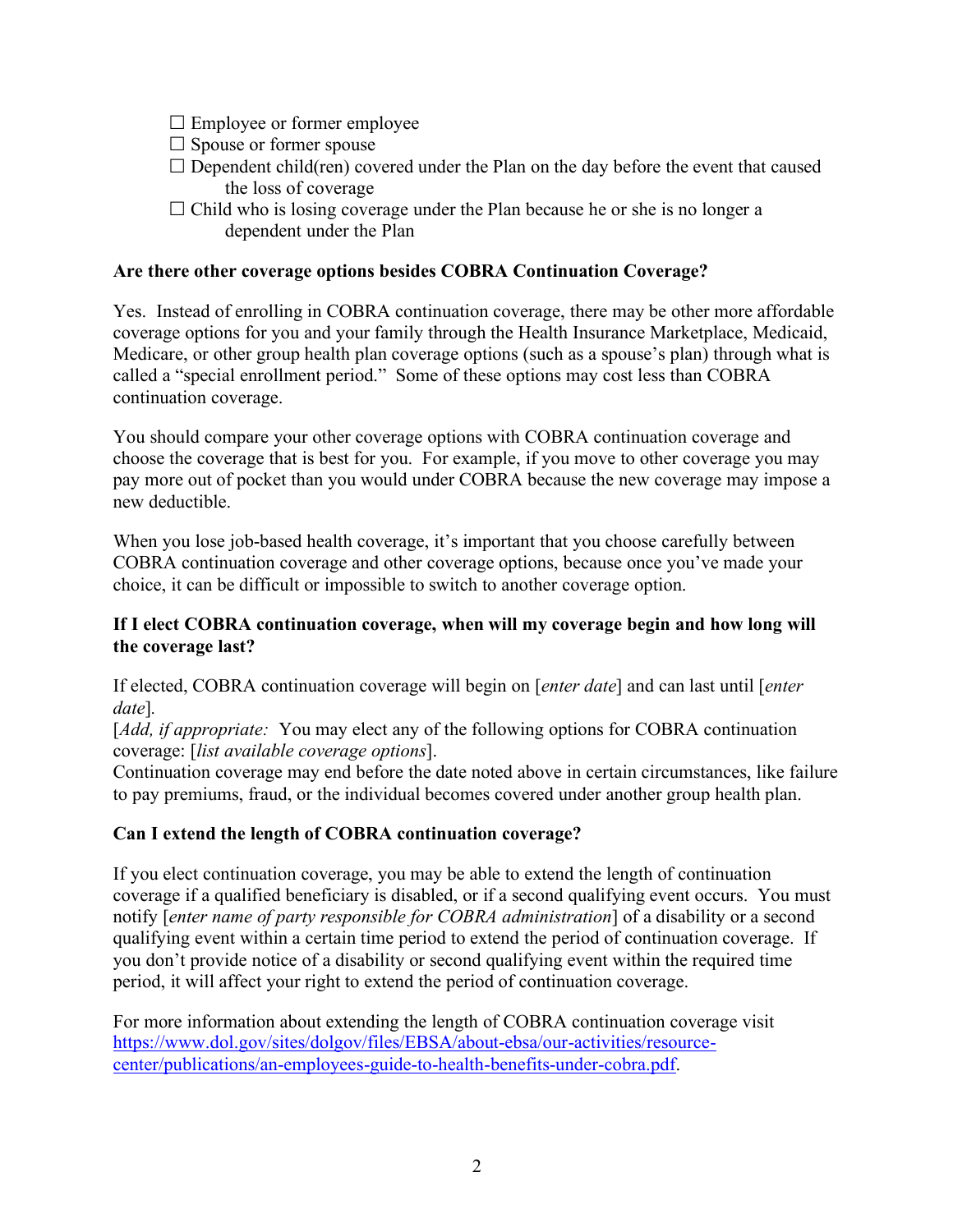### **How much does COBRA continuation coverage cost?**

COBRA continuation coverage will cost: [*enter amount each qualified beneficiary will be required to pay for each option per month of coverage and any other permitted coverage periods.*]

Other coverage options may cost less. If you choose to elect continuation coverage, you don't have to send any payment with the Election Form. Additional information about payment will be provided to you after the election form is received by the Plan. Important information about paying your premium can be found at the end of this notice.

**You may be able to get coverage through the Health Insurance Marketplace that costs less than COBRA continuation coverage.** You can learn more about the Marketplace below.

### **What is the Health Insurance Marketplace?**

The Marketplace offers "one-stop shopping" to find and compare private health insurance options. In the Marketplace, you could be eligible for a new kind of tax credit that lowers your monthly premiums and cost-sharing reductions (amounts that lower your out-of-pocket costs for deductibles, coinsurance, and copayments) right away, and you can see what your premium, deductibles, and out-of-pocket costs will be before you make a decision to enroll. Through the Marketplace you'll also learn if you qualify for free or low-cost coverage from Medicaid or the Children's Health Insurance Program (CHIP). You can access the Marketplace for your state at www.HealthCare.gov.

Coverage through the Health Insurance Marketplace may cost less than COBRA continuation coverage. Being offered COBRA continuation coverage won't limit your eligibility for coverage or for a tax credit through the Marketplace.

### **When can I enroll in Marketplace coverage?**

You always have 60 days from the time you lose your job-based coverage to enroll in the Marketplace. That is because losing your job-based health coverage is a "special enrollment" event. **After 60 days your special enrollment period will end and you may not be able to enroll, so you should take action right away.** In addition, during what is called an "open enrollment" period, anyone can enroll in Marketplace coverage.

To find out more about enrolling in the Marketplace, such as when the next open enrollment period will be and what you need to know about qualifying events and special enrollment periods, visit www.HealthCare.gov.

**If I sign up for COBRA continuation coverage, can I switch to coverage in the Marketplace? What about if I choose Marketplace coverage and want to switch back to COBRA continuation coverage?**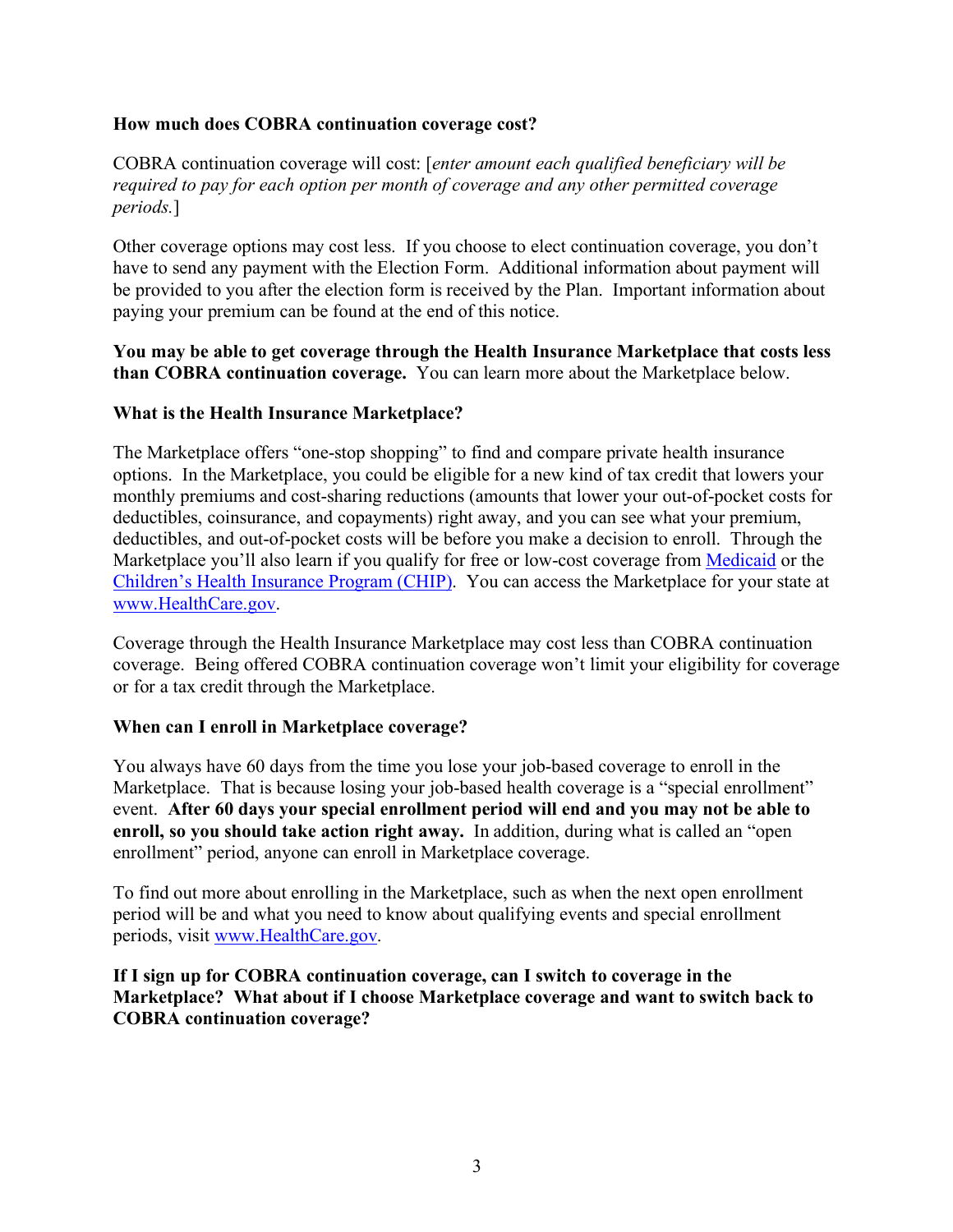If you sign up for COBRA continuation coverage, you can switch to a Marketplace plan during a Marketplace open enrollment period. You can also end your COBRA continuation coverage early and switch to a Marketplace plan if you have another qualifying event such as marriage or birth of a child through something called a "special enrollment period." But be careful though if you terminate your COBRA continuation coverage early without another qualifying event, you'll have to wait to enroll in Marketplace coverage until the next open enrollment period, and could end up without any health coverage in the interim.

Once you've exhausted your COBRA continuation coverage and the coverage expires, you'll be eligible to enroll in Marketplace coverage through a special enrollment period, even if Marketplace open enrollment has ended.

If you sign up for Marketplace coverage instead of COBRA continuation coverage, you cannot switch to COBRA continuation coverage once your election period ends.

# **Can I enroll in another group health plan?**

You may be eligible to enroll in coverage under another group health plan (like a spouse's plan), if you request enrollment within 30 days of the loss of coverage.

If you or your dependent chooses to elect COBRA continuation coverage instead of enrolling in another group health plan for which you're eligible, you'll have another opportunity to enroll in the other group health plan within 30 days of losing your COBRA continuation coverage.

# **Can I enroll in Medicare instead of COBRA continuation coverage after my group health plan coverage ends?**

In general, if you don't enroll in Medicare Part A or B when you are first eligible because you are still employed, after the initial enrollment period for Medicare Part A or B, you have an 8 month special enrollment period<sup>1</sup> to sign up, beginning on the earlier of

- The month after your employment ends; or
- The month after group health plan coverage based on current employment ends.

If you don't enroll in Medicare Part B and elect COBRA continuation coverage instead, you may have to pay a Part B late enrollment penalty and you may have a gap in coverage if you decide you want Part B later. If you elect COBRA continuation coverage and then enroll in Medicare Part A or B before the COBRA continuation coverage ends, the Plan may terminate your continuation coverage. However, if Medicare Part A or B is effective on or before the date of the COBRA election, COBRA coverage may not be discontinued on account of Medicare entitlement, even if you enroll in the other part of Medicare after the date of the election of COBRA coverage.

<sup>&</sup>lt;sup>1</sup> https://www.medicare.gov/sign-up-change-plans/how-do-i-get-parts-a-b/part-a-part-b-sign-up-periods. These rules are different for people with End Stage Renal Disease (ESRD).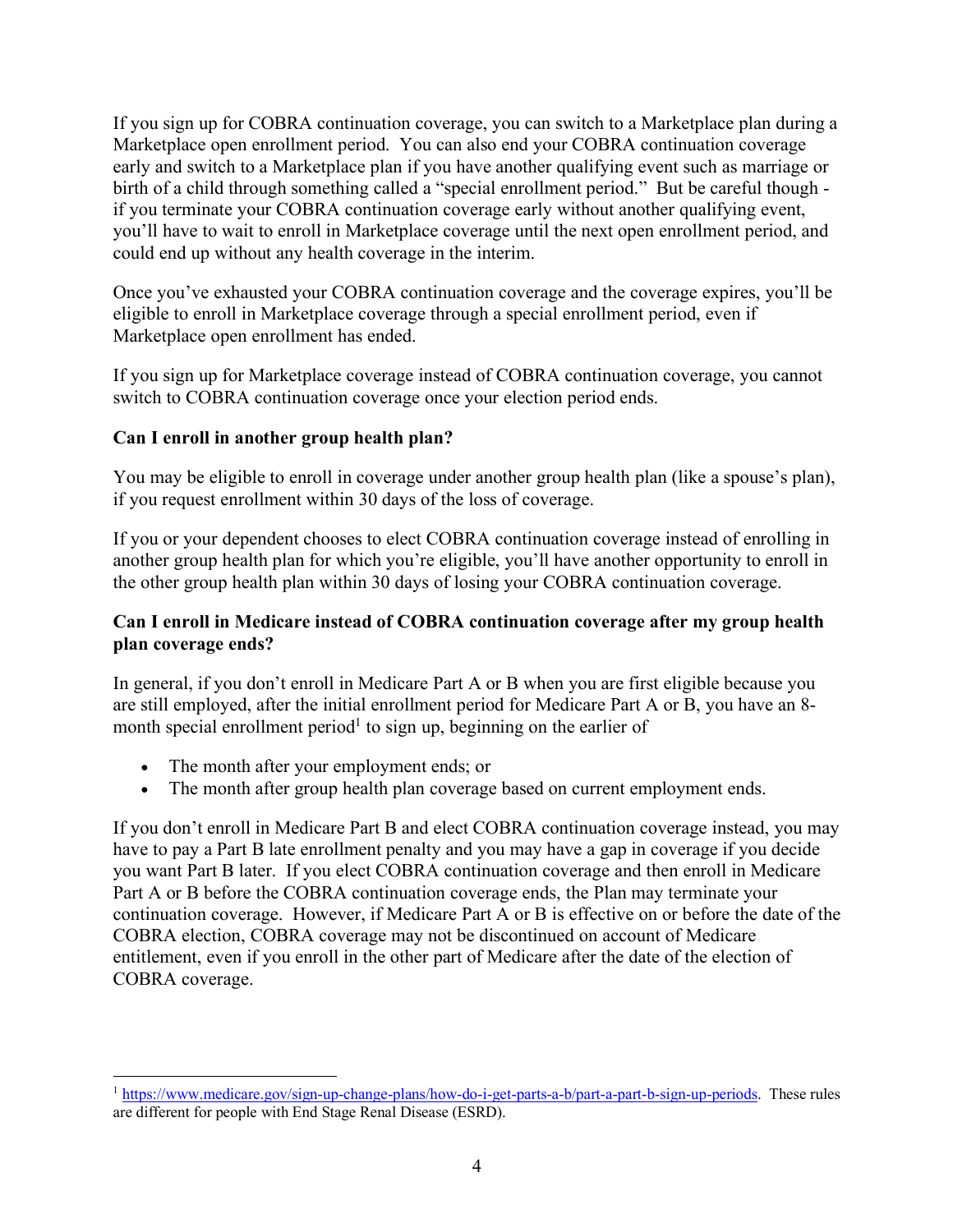If you are enrolled in both COBRA continuation coverage and Medicare, Medicare will generally pay first (primary payer) and COBRA will pay second. Certain COBRA continuation coverage plans may pay as if secondary to Medicare, even if you are not enrolled in Medicare.

For more information visit https://www.medicare.gov/medicare-and-you.

# **What factors should I consider when choosing coverage options?**

When considering your options for health coverage, you may want to think about:

- Premiums: Your previous plan can charge up to 102% of total plan premiums for COBRA coverage. Other options, like coverage on a spouse's plan or through the Marketplace, may be less expensive.
- Provider Networks: If you're currently getting care or treatment for a condition, a change in your health coverage may affect your access to a particular health care provider. You may want to check to see if your current health care providers participate in a network as you consider options for health coverage.
- Drug Formularies: If you're currently taking medication, a change in your health coverage may affect your costs for medication – and in some cases, your medication may not be covered by another plan. You may want to check to see if your current medications are listed in drug formularies for other health coverage.
- Severance payments: If you lost your job and got a severance package from your former employer, your former employer may have offered to pay some or all of your COBRA payments for a period of time. In this scenario, you may want to contact the Department of Labor at 1-866-444-3272 to discuss your options.
- Service Areas: Some plans limit their benefits to specific service or coverage areas so if you move to another area of the country, you may not be able to use your benefits. You may want to see if your plan has a service or coverage area, or other similar limitations.
- Other Cost-Sharing: In addition to premiums or contributions for health coverage, you probably pay copayments, deductibles, coinsurance, or other amounts as you use your benefits. You may want to check to see what the cost-sharing requirements are for other health coverage options. For example, one option may have much lower monthly premiums, but a much higher deductible and higher copayments.

# **For more information**

This notice doesn't fully describe continuation coverage or other rights under the Plan. More information about continuation coverage and your rights under the Plan is available in your summary plan description or from the Plan Administrator.

If you have questions about the information in this notice, your rights to coverage, or if you want a copy of your summary plan description, contact [*enter name of party responsible for COBRA administration for the Plan, with telephone number and address*].

For more information about your rights under the Employee Retirement Income Security Act (ERISA), including COBRA, the Patient Protection and Affordable Care Act, and other laws affecting group health plans, visit the U.S. Department of Labor's Employee Benefits Security